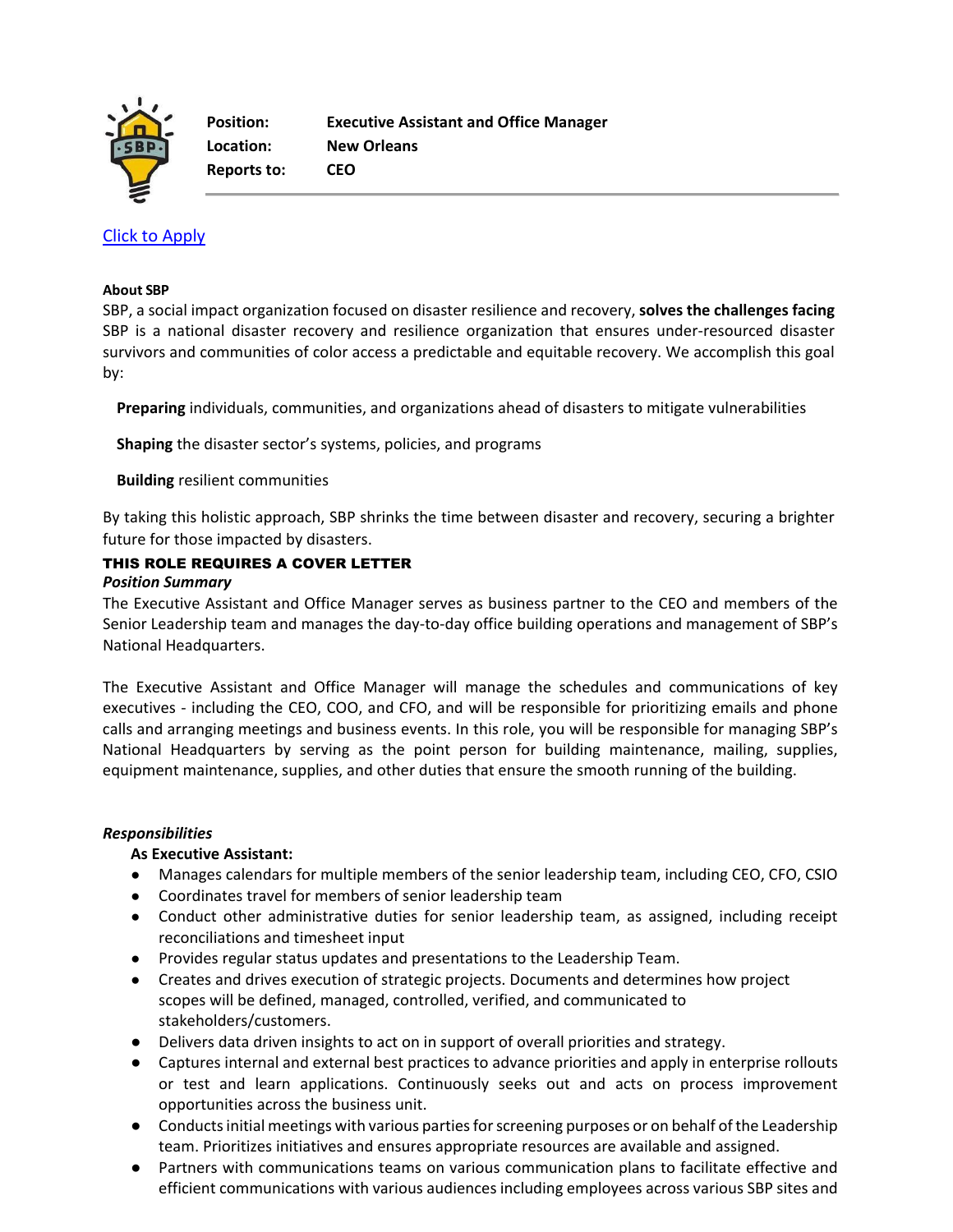departments, to communicate on training best practices, new program rollouts, and any program changes.

#### **As Office Manager:**

- Oversees the management of SBP's New Orleans office to include ordering office supplies and managing inventory, building management, and organizing food ordering for special events, receiving and logging checks.
- Schedules local meetings and appointments
- Organizes the office layout and order stationery and equipment
- Maintains the office condition and arrange necessary repairs
- Organizes office operations and procedures
- Coordinates with IT department on all office equipment
- Ensures that all items are invoiced and paid on time
- Manages contract and price negotiations with office vendors, service providers and office lease
- Manages office G&A budget, ensure accurate and timely reporting
- Provides general support to visitors
- Liaises with facility management vendors, including cleaning, catering and repair services
- Plans in-house or off-site activities, like parties, celebrations and conferences

#### *Requirements*

- High school diploma or equivalent required. Bachelor's degree preferred in business or related field, or equivalent combination of education and experience.
- Minimum five years in a corporate support function.
- Previous experience in project management and idea generation required.
- Outstanding verbal, written, interpersonal, influencing, and presentation skills; ability to create communication plans and correspondence that set clear expectations and strategic direction.
- Demonstrates superior problem-solving skills including sound analytical reasoning.
- Ability to successfully prioritize when faced with requests, demands and deadlines.
- Creative and innovating thinking that leverages internal and external best practices to apply or advance at SBP.
- Strong organizational skills
- Ability to work both independently without close oversight, but also a team player who will productively engage with others at varying levels of seniority within and outside SBP
- High energy and passion for SBP's mission is essential
- Able to satisfactorily pass a Criminal History Check to include sex offender registry, State Police, and FBI
- Must be fully vaccinated against COVID-19 to CDC guidelines and able to provide vaccination documentation

## *Performance Expectations*

- Able to juggle multiple, competing priorities in a fast-paced environment
- Exceptionally self-motivated and curious
- High level of personal accountability
- Align work performance with SBP's core values
- Detail-oriented with strong troubleshooting, analytical and problem-solving abilities
- Superior work ethic and high energy level
- Plan and meet deadlines
- Maintain a flexible work schedule to meet the demands of executive management
- Demonstrate initiative and work as a team player
- Convey a professional and positive image and attitude regarding the organization and the not-forprofit sector
- Demonstrate commitment to continued professional growth and development